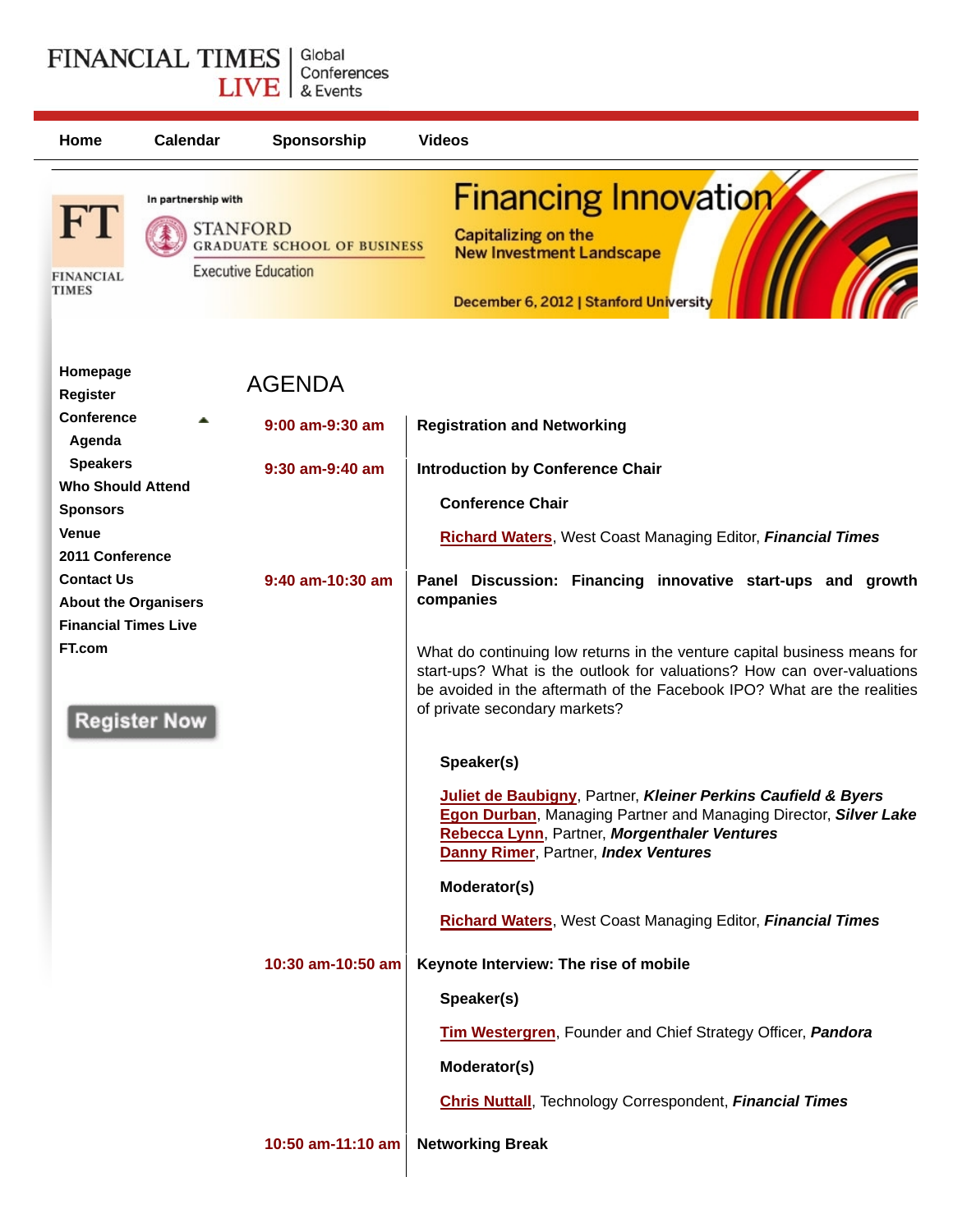| 11:10 am-11:40 am | Keynote Interview: Building the next enterprise tech industry                                                                                                                                                                                                                                                                                                                          |  |
|-------------------|----------------------------------------------------------------------------------------------------------------------------------------------------------------------------------------------------------------------------------------------------------------------------------------------------------------------------------------------------------------------------------------|--|
|                   | Speaker(s)                                                                                                                                                                                                                                                                                                                                                                             |  |
|                   | Aaron Levie, Co-Founder and Chief Executive Officer, Box                                                                                                                                                                                                                                                                                                                               |  |
|                   | Moderator(s)                                                                                                                                                                                                                                                                                                                                                                           |  |
|                   | <b>Richard Waters, West Coast Managing Editor, Financial Times</b>                                                                                                                                                                                                                                                                                                                     |  |
| 11:40 am-12:40 pm | <b>Panel Discussion: Early-stage financing</b>                                                                                                                                                                                                                                                                                                                                         |  |
|                   | How can high potential start-up businesses be identified? Angels,<br>SuperAngels, VCs, and the Crowd: What alternatives exist in early-stage<br>financing and what are the opportunities and challenges of each funding<br>platform? What role do incubators and academic research institutions<br>have to play in commercialising innovation?                                         |  |
|                   | Speaker(s)                                                                                                                                                                                                                                                                                                                                                                             |  |
|                   | <b>Bernhard Blaettel, Director of Project Mobility Services, BMW</b><br>George Foster, Konosuke Masushita Professor of Management,<br>Graduate School of Business, Stanford University<br>Howard Lindzon, Founder and Co-Managing Member, Social<br>Leverage and Co-Founder and CEO, StockTwits®<br>Naval Ravikant, Co-author of Venture Hacks, and Co-maintainer,<br><b>AngelList</b> |  |
|                   | Moderator(s)                                                                                                                                                                                                                                                                                                                                                                           |  |
|                   | <b>Richard Waters, West Coast Managing Editor, Financial Times</b>                                                                                                                                                                                                                                                                                                                     |  |
| 12:40 pm-1:05 pm  | Industry Innovation Trends I: The Evolution of the Cloud - A best<br>practice case study                                                                                                                                                                                                                                                                                               |  |
|                   | Speaker(s)                                                                                                                                                                                                                                                                                                                                                                             |  |
|                   | <b>Eric Kutcher, Director, McKinsey and Company</b>                                                                                                                                                                                                                                                                                                                                    |  |
|                   | Moderator(s)                                                                                                                                                                                                                                                                                                                                                                           |  |
|                   | <b>Richard Waters, West Coast Managing Editor, Financial Times</b>                                                                                                                                                                                                                                                                                                                     |  |
| 1:05 pm-2:20 pm   | Lunch                                                                                                                                                                                                                                                                                                                                                                                  |  |
| 2:20 pm-2:40 pm   | Special Global Insights I: Opportunities in China                                                                                                                                                                                                                                                                                                                                      |  |
|                   | Speaker(s)                                                                                                                                                                                                                                                                                                                                                                             |  |
|                   | <b>Richard Lim, Managing Director, GSR Ventures</b>                                                                                                                                                                                                                                                                                                                                    |  |
|                   | Moderator(s)                                                                                                                                                                                                                                                                                                                                                                           |  |
|                   | Richard Waters, West Coast Managing Editor, Financial Times                                                                                                                                                                                                                                                                                                                            |  |
| 2:40 pm-3:30 pm   | Panel Discussion: Private vs public capital                                                                                                                                                                                                                                                                                                                                            |  |
|                   | Challenges and opportunities of financing a business through the growth<br>stage - when is the right time to exit?                                                                                                                                                                                                                                                                     |  |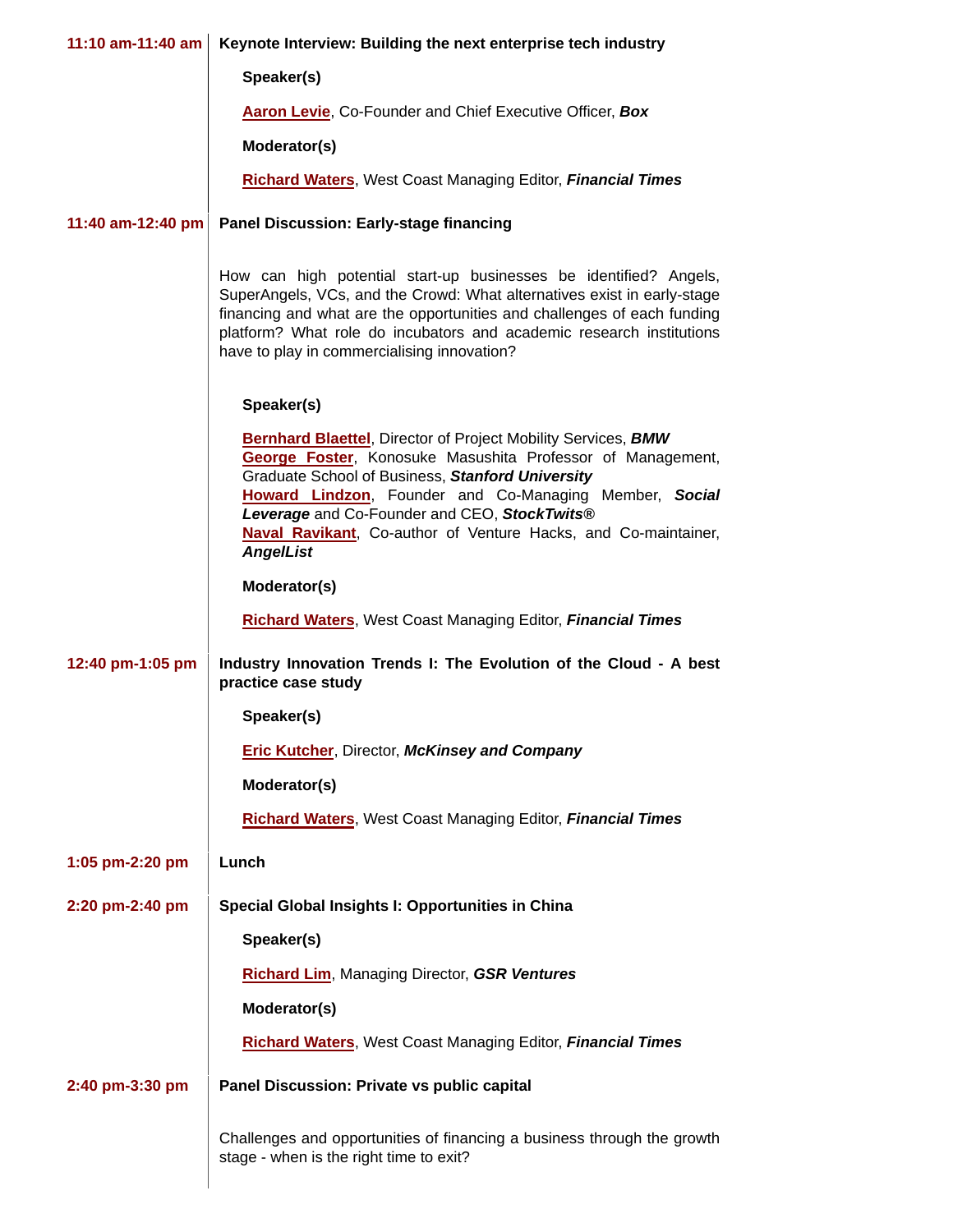## **Speaker(s)**

**Stephen Harrick**, General Partner, *Institutional Venture Partners (IVP)* **Mario Kranjac**, Managing Partner, *Kranjac Manuali & Viskovic LLP* **Victoria Ransom**, Founder and CEO, *Wildfire - a division of Google* **Ajay Royan**, Co-Founder and Managing General Partner, *Mithril Capital Management*

## **Moderator(s)**

**Richard Waters**, West Coast Managing Editor, *Financial Times*

| 3:30 pm-3:50 pm                                   | Special Global Insights II: Opportunities in Brazil                                                                                                                                                                                                                    |  |  |  |
|---------------------------------------------------|------------------------------------------------------------------------------------------------------------------------------------------------------------------------------------------------------------------------------------------------------------------------|--|--|--|
|                                                   | Speaker(s)                                                                                                                                                                                                                                                             |  |  |  |
|                                                   | <b>Mathias Schilling, Co-founder and Managing Partner, e.ventures</b>                                                                                                                                                                                                  |  |  |  |
|                                                   | Moderator(s)                                                                                                                                                                                                                                                           |  |  |  |
|                                                   | <b>Richard Waters, West Coast Managing Editor, Financial Times</b>                                                                                                                                                                                                     |  |  |  |
| 3:50 pm-4:10 pm                                   | <b>Networking Break</b>                                                                                                                                                                                                                                                |  |  |  |
| 4:10 pm-4:30 pm                                   | Industry Innovation Trends II: Emerging mobile and digital<br>innovations in commerce                                                                                                                                                                                  |  |  |  |
|                                                   | Digital innovations and mobile advances are transforming business and<br>social environments. What investment opportunities and challenges are<br>next generation devices and technologies creating? How can mobile and<br>digital innovations feed into the business? |  |  |  |
|                                                   | Speaker(s)                                                                                                                                                                                                                                                             |  |  |  |
|                                                   | <b>Harshul Sanghi</b> , Managing Partner, of American Express Ventures,<br>Enterprise Growth, American Express                                                                                                                                                         |  |  |  |
|                                                   | Moderator(s)                                                                                                                                                                                                                                                           |  |  |  |
|                                                   | <b>Richard Waters, West Coast Managing Editor, Financial Times</b>                                                                                                                                                                                                     |  |  |  |
| 4:30 pm-5:00 pm                                   | Keynote Interview: Navigating the IPO market                                                                                                                                                                                                                           |  |  |  |
|                                                   | Speaker(s)                                                                                                                                                                                                                                                             |  |  |  |
|                                                   | Pete Flint, Co-Founder and CEO, Trulia                                                                                                                                                                                                                                 |  |  |  |
|                                                   | Moderator(s)                                                                                                                                                                                                                                                           |  |  |  |
|                                                   | April Dembosky, San Francisco Correspondent, Financial Times                                                                                                                                                                                                           |  |  |  |
| <b>Chair's closing remarks</b><br>5:00 pm-5:10 pm |                                                                                                                                                                                                                                                                        |  |  |  |
|                                                   | <b>Conference Chair</b>                                                                                                                                                                                                                                                |  |  |  |
|                                                   | <b>Richard Waters, West Coast Managing Editor, Financial Times</b>                                                                                                                                                                                                     |  |  |  |